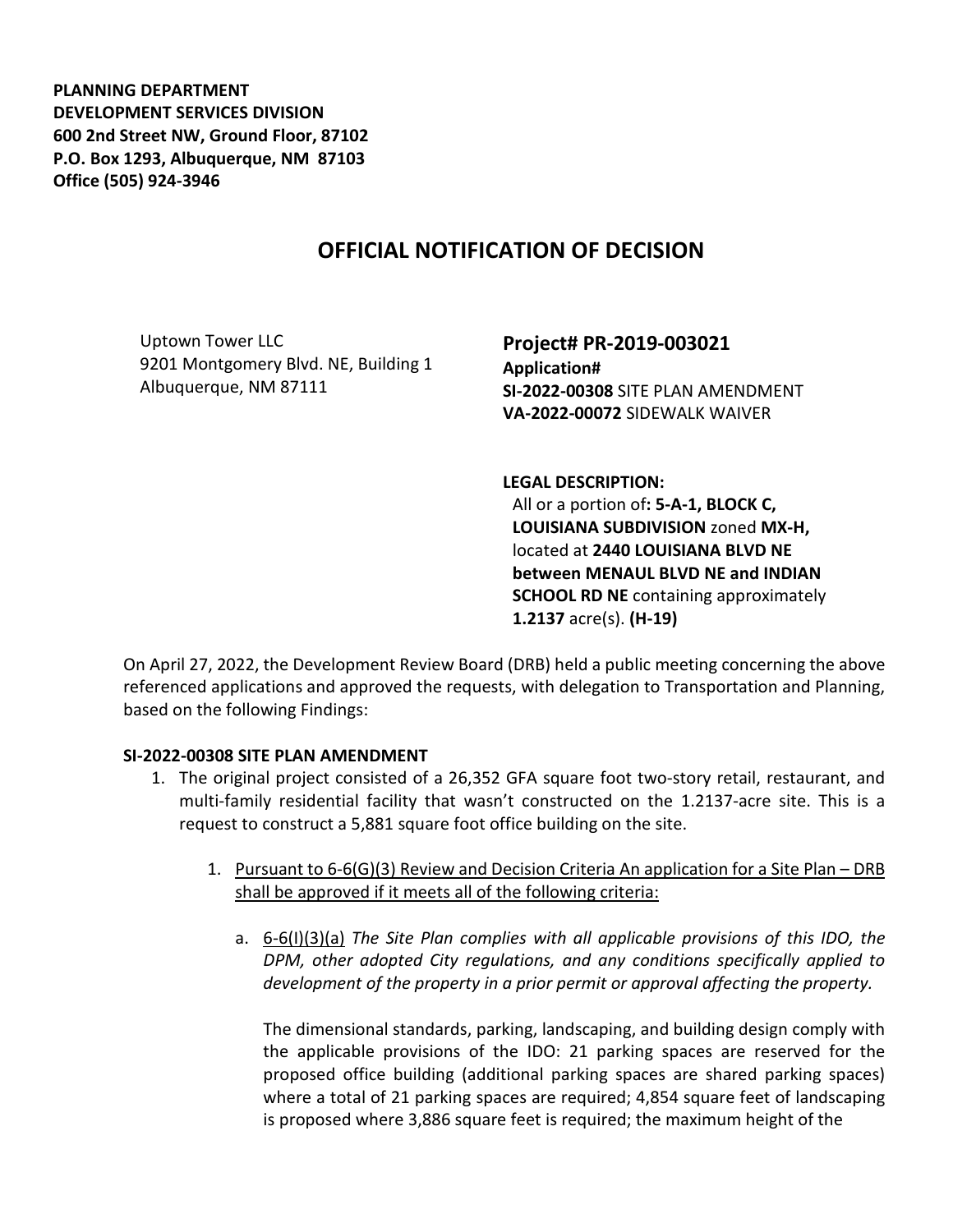Official Notice of Decision Project # PR-2019-003021 Applications# SI-2022-00308, VA-2022-00072 Page 2 of 3

> proposed building is 25-feet in height where a maximum height of 68-feet is permitted; and the building design requirements of 5-11(E) of the IDO are met.

*b.* 6-6(I)(3)(b) *The City's existing infrastructure and public improvements, including but not limited to its street, trail, drainage, and sidewalk systems, have adequate capacity to serve the proposed development, and any burdens on those systems have been mitigated to the extent practicable.* 

The site has access to a full range of urban services including utilities, roads and emergency services. Transportation determined that a Traffic Impact Study (TIS) was not required.

*c.* 6-6(I)(3)(c) *If the subject property is within an approved Master Development Plan, the Site Plan shall meet any relevant standards in the Master Development Plan in addition to any standards applicable in the zone district the subject property is in.*

The subject property is not located within an approved Master Development Plan, therefore this criterion does not apply.

- 2. An Infrastructure List was approved with the Site Plan Amendment. A Financial Guaranty/Infrastructure Improvements Agreement (IIA) must be approved and recorded.
- 3. The applicant provided the required notice as outlined in the IDO Table 6-1-1.
- 4. The proposed use is allowed within the MX-H zone district, and is subject to the requirements of the underlying zone district.

## **Conditions:**

- 1. This Site Plan is valid 7 years from DRB approval (4/27/2021). An extension may be requested prior to the expiration date.
- 2. Final sign-off is delegated to Transportation for the referencing of 2430 for the new sidewalk as discussed and for the revocable permit to be in place prior to signature.
- 3. Final sign-off is delegated to Planning for project and application numbers to be added to the Amended Site Plan, the Sidewalk Waiver to be noted on the Amended Site Plan, and the recorded IIA.
- 4. The applicant will obtain final sign-off from Transportation and Planning by July 27, 2022 or the case may be scheduled for the next DRB hearing and could be denied per the DRB Rules of Procedure.